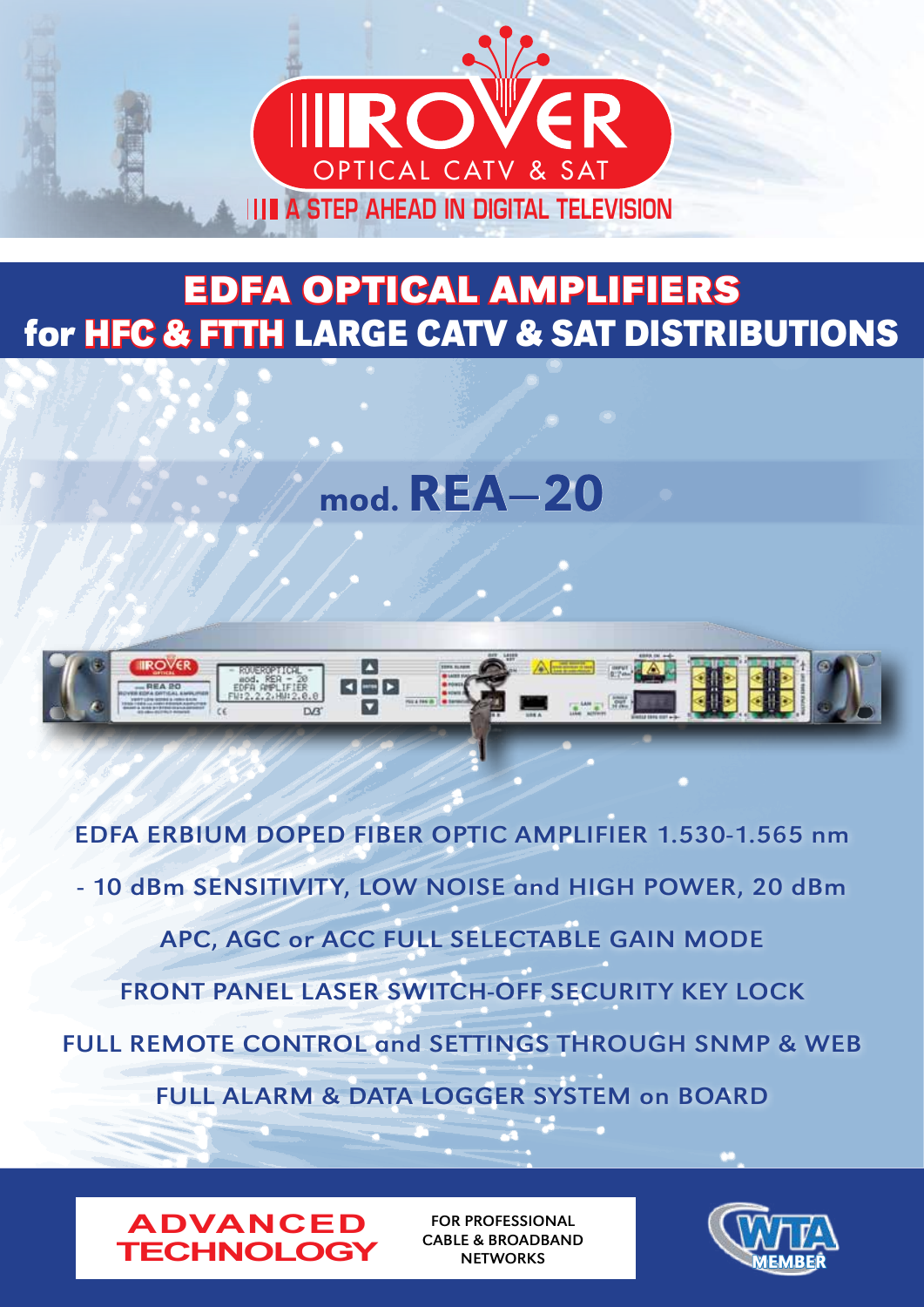# EDFA OPTICAL AMPLIFIER



- 4. LED, Laser bias alarm
- 5. LED, Optical Power IN alarm
- 6. LED, Optical Power OUT & reflections alarm
- 7. LED, Laser and Board temperature alarm
- 11. EDFA shuttered Optical input
- 12. 4 EDFA shuttered Optical outputs
- 13. LAN Link & activity LED
- 14.Hot swap fan

16. LAN Management 17. P.S.U. B ON-OFF switch 18. P.S.U. A ON-OFF switch 19. P.S.U. DC 48 V INPUT opt. 20. MAINS AC and FUSE

The "REA-20" is a High sensitivity & High performance EDFA (Erbium Doped Fiber Amplifier), designed for CATV long-distance transmission and large HFC & FTTH distribution networks. A built-in 2, 4 or 8 way optical splitter can be supplied (opt.).

Several GAIN Control Modes can be selected:

- APC Automatic Power Control (for CATV)
- AGC Automatic Gain Control
- ACC Automatic Current Control

Input and Output Optical Power are continuously sampled and monitored with feedback and alarms, through the SNMP and WEB browser interface and front panel display.

There are several ways to set and verify Functions, Alarms and Data Logger:

- With WEB Browser through the LAN port.
- With SNMP through the LAN port.
- With Keys and LCD display, IP address Set & Alarm reading only.

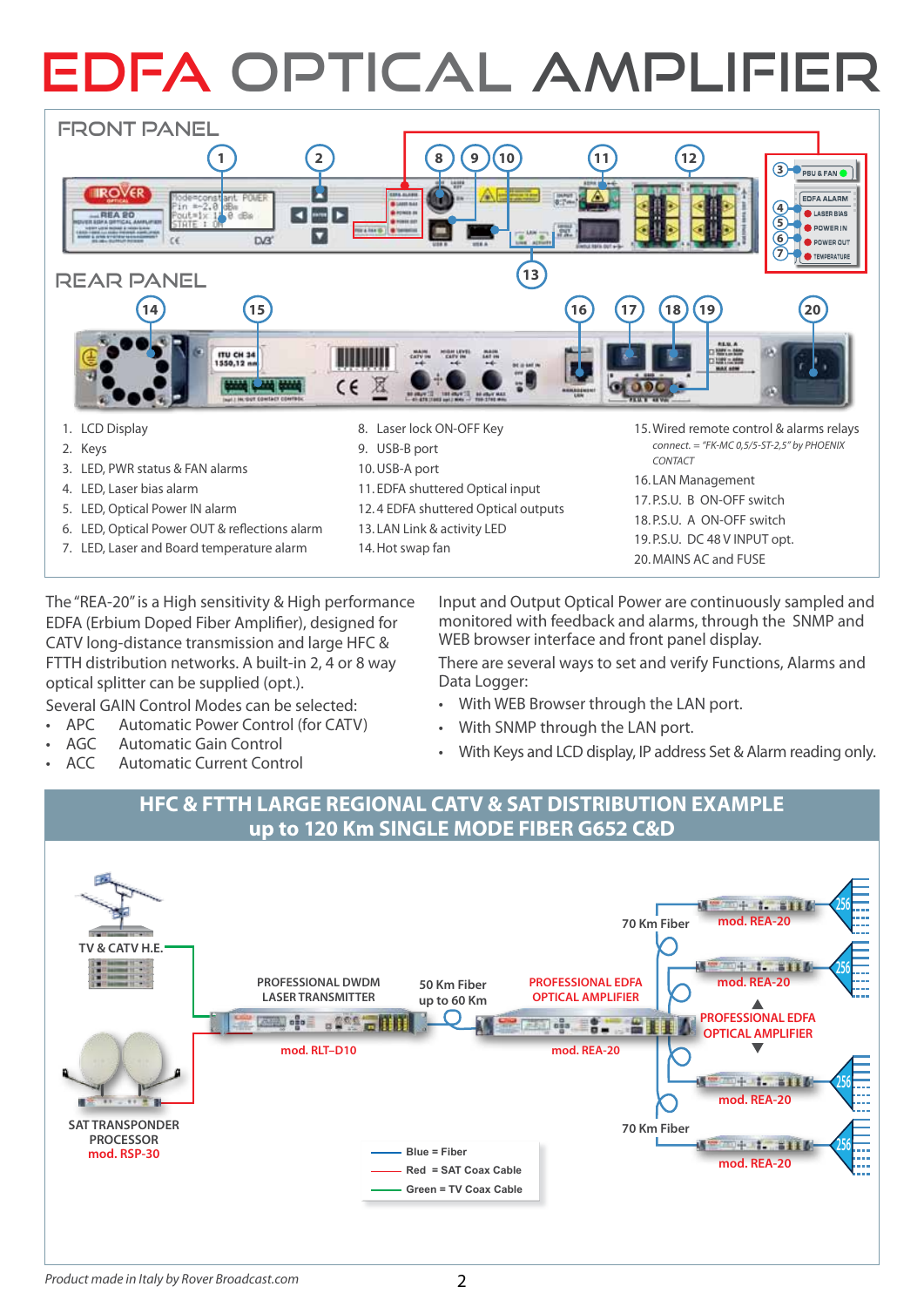

#### High stability and high gain up to 30 dB

- • High output power up to 20 dBm
- Front panel security Key Lock for Laser
- • Low noise 5 dB typ. at 0 dBm power input
- 1530 to 1565 nm high reliability Amplifier
- • 980 nm high stability Laser Pump diode
- Selectable GAIN mode APC or AGC and ACC
- LCD Display and keys on the front panel
- Triple color LED for status indication and alarms

• Input signal wavelength: 1530-1565 nm

Wavelength of pump Laser: 980 nm • Total gain: up to 28 dB

Optical Input and Output power monitoring alarm

- • Complete temperature, power, current, SBS, reflections monitoring alarms & Data Logger
- Front panel Led alarm when Laser Lock is switch OFF
- Built-in 2, 4 or 8 way optical splitter (optional)
- SC/APC shuttered optical connector
- • USB A & B port for easy SW up-grades
- • LAN port for settings and full SNMP management
- • LAN port for settings and Web Browser operation

• Monitor power accuracy:  $\pm 0.5$  dB • Noise figure at 0 dBm Input:  $5 dB \pm 0.5 dB$ Input/Output Pump leakage:  $-20$  dB  $\pm$  5 dB

- • Wired Remote Control via insulated contact (opt. Board)
- Redundancy Power Supply Unit, 1AC + 1DC or 2 AC (opt.)
- Very thin design, only 1 Unit 19" Rack

#### **Technical specificationS**

**MAIN FEATURES**

#### **OPTICAL**